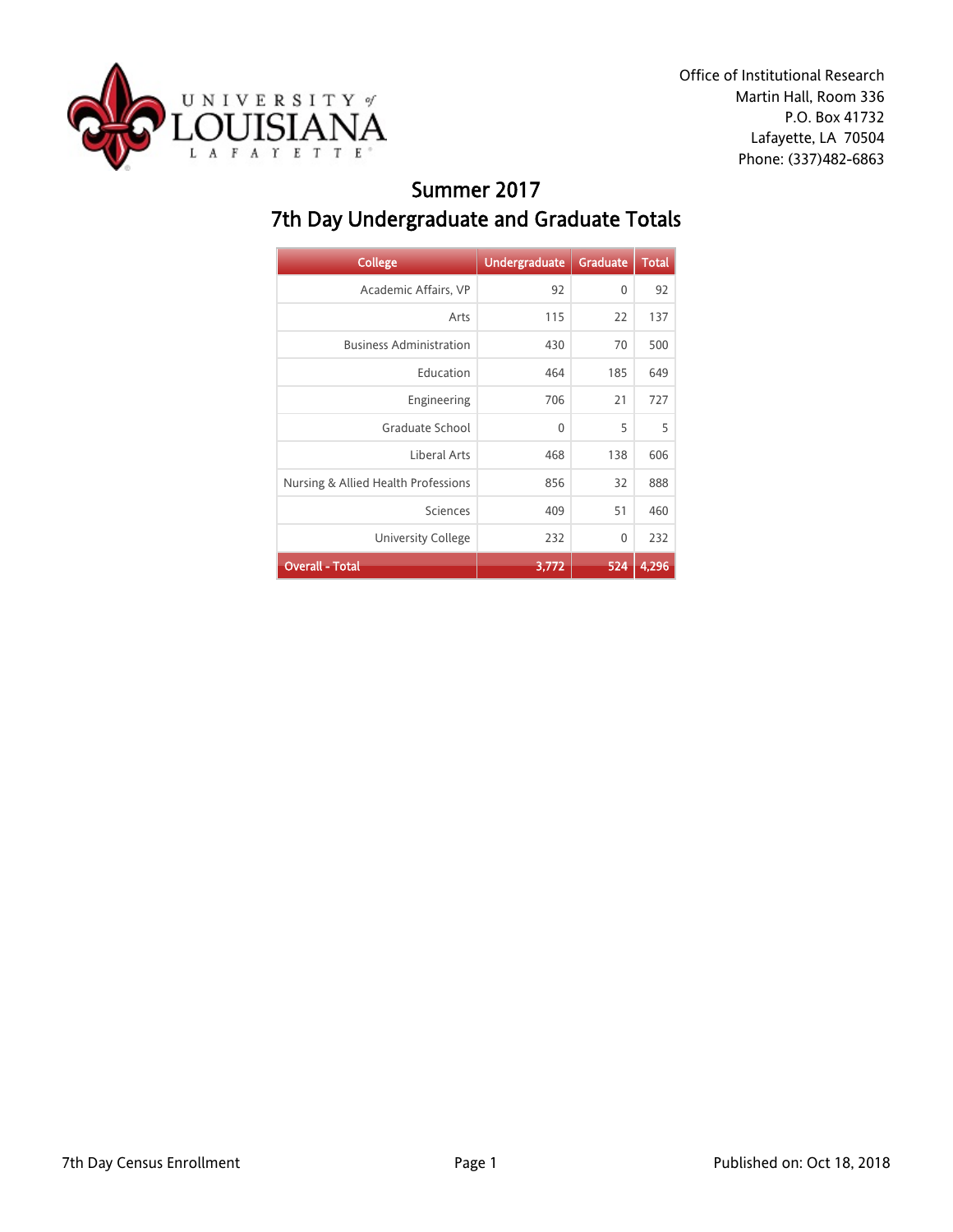

# Academic Affairs, VP Summer 2017 7th Day Undergraduate Enrollment

| <b>College</b>                      | <b>Department</b>                         | Program                                    | <b>Concentration</b> | <b>Undergraduate</b> |
|-------------------------------------|-------------------------------------------|--------------------------------------------|----------------------|----------------------|
| Academic Affairs, VP                | University Connection                     | High School - Dual Enrollment -<br>ND HSDE |                      | 5                    |
|                                     |                                           | Non-ULL Cross Enrollment - ND XROL         |                      |                      |
|                                     |                                           | Post Baccalaureate - ND POST               |                      | 9                    |
|                                     | Special Non Degree Undergrad -<br>ND SPEC |                                            | 6                    |                      |
|                                     |                                           | Summer Visitor - ND SUMV                   |                      | 70                   |
|                                     | Visiting Student - ND VIST                |                                            | $\mathbf{1}$         |                      |
|                                     | <b>University Connection - Total</b>      |                                            |                      | 92                   |
| <b>Academic Affairs, VP - Total</b> |                                           |                                            |                      | 92                   |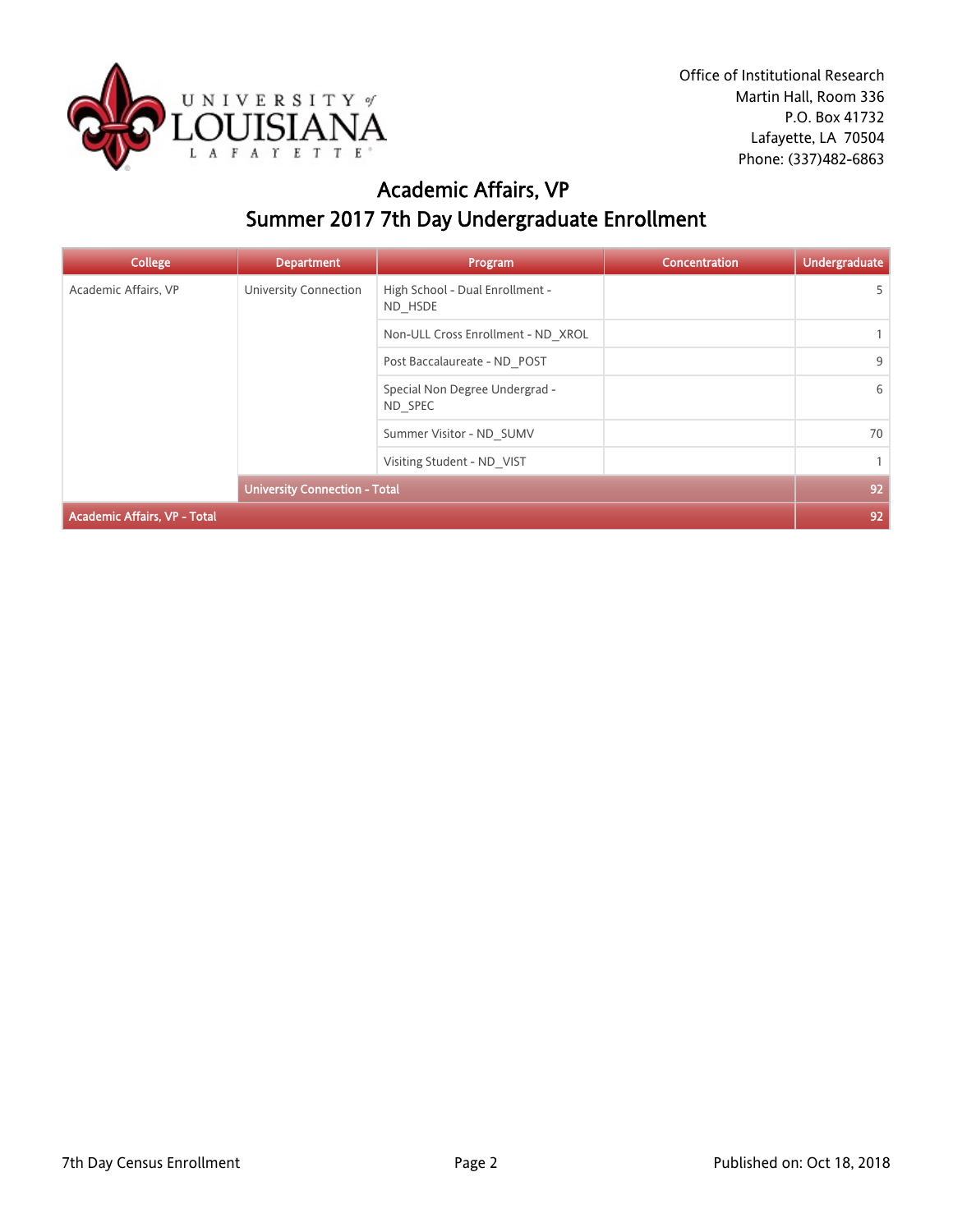

### Business Administration Summer 2017 7th Day Undergraduate Enrollment

| <b>College</b>                         | <b>Department</b>                          | Program                                       | <b>Concentration</b> | <b>Undergraduate</b> |
|----------------------------------------|--------------------------------------------|-----------------------------------------------|----------------------|----------------------|
| <b>Business Administration</b>         | Accounting                                 | Accounting - BSBA ACCT                        |                      | 68                   |
|                                        | <b>Accounting - Total</b>                  |                                               |                      | 68                   |
|                                        | Economics & Finance                        | Economics - BSBA ECON                         |                      | 18                   |
|                                        |                                            | Finance - BSBA FNAN                           |                      | 62                   |
|                                        |                                            | Insurance & Risk Management -<br>BSBA_INSR    |                      | 11                   |
|                                        | <b>Economics &amp; Finance - Total</b>     |                                               |                      | 91                   |
|                                        | Management                                 | Management - BSBA MGMT                        |                      | 157                  |
|                                        |                                            | Professional Land/Resource Mgt -<br>BSBA PLRM |                      | 27                   |
|                                        | <b>Management - Total</b>                  |                                               |                      | 184                  |
|                                        | Marketing & Hospitality                    | Hospitality Management - BSBA_HMGT            |                      | 22                   |
|                                        |                                            | Marketing - BSBA_MKTG                         |                      | 65                   |
|                                        | <b>Marketing &amp; Hospitality - Total</b> |                                               |                      | 87                   |
| <b>Business Administration - Total</b> |                                            |                                               |                      | 430                  |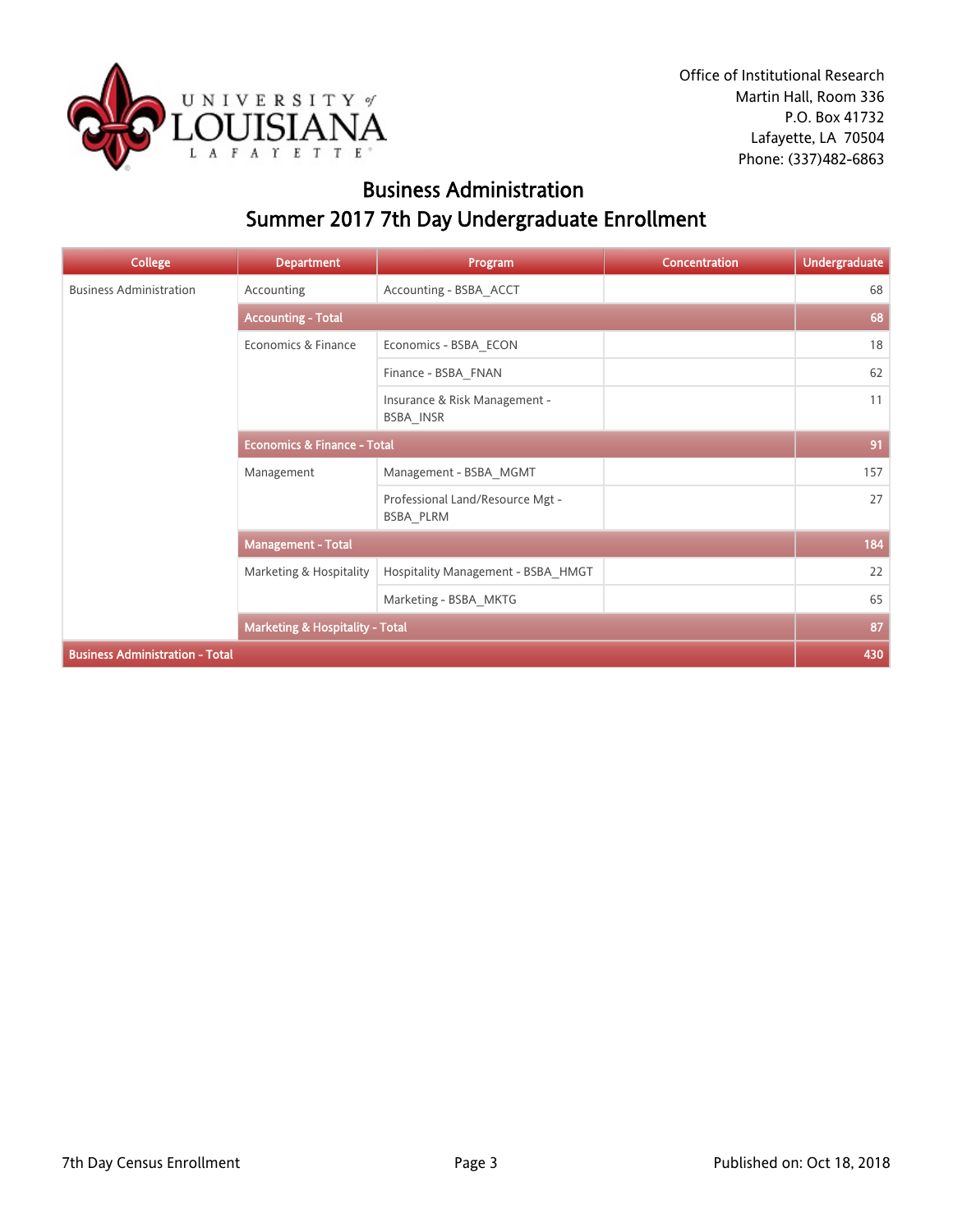

#### Arts

# Summer 2017 7th Day Undergraduate Enrollment

| <b>College</b>      | <b>Department</b>                | Program                         | Concentration                        | <b>Undergraduate</b>    |
|---------------------|----------------------------------|---------------------------------|--------------------------------------|-------------------------|
| Arts                | Architecture                     | Architectural Studies - BS_ARCS |                                      | 46                      |
|                     | <b>Architecture - Total</b>      |                                 |                                      | 46                      |
|                     | <b>Industrial Design</b>         | Industrial Design - BOID_INDN   |                                      | 15                      |
|                     | <b>Industrial Design - Total</b> |                                 |                                      | 15                      |
|                     | <b>Interior Design</b>           | Interior Design - BID_INDS      |                                      | $\overline{4}$          |
|                     | <b>Interior Design - Total</b>   |                                 |                                      | $\overline{\mathbf{4}}$ |
|                     | Music                            | Music - BA_MUSC                 | Music Business - MBUS                | $\overline{7}$          |
|                     |                                  | Music - BM_MUS                  | Performance - PERF                   | $\mathbf{1}$            |
|                     |                                  |                                 | Theory and Composition - TCOM        | $\mathbf{1}$            |
|                     |                                  |                                 |                                      | $\mathbf{1}$            |
|                     |                                  | Music - BM_MUS - Total          |                                      | $\overline{3}$          |
|                     | Music - Total                    |                                 |                                      | 10 <sub>1</sub>         |
|                     | Performing Arts                  | Performing Arts - BFA_PFAR      | Theatre - THEA                       | $\overline{2}$          |
|                     |                                  |                                 |                                      | $\mathbf{1}$            |
|                     | <b>Performing Arts - Total</b>   |                                 |                                      | $\overline{\mathbf{3}}$ |
|                     | Visual Arts                      | Visual Arts - BFA_VIAR          | Computer Art and Animation -<br>CART | 9                       |
|                     |                                  |                                 | Graphic Design - GDSG                | 12                      |
|                     |                                  |                                 | Metalwork and Jewelry - MEJE         | 3                       |
|                     |                                  |                                 | Painting - PNTG                      | 3                       |
|                     |                                  |                                 | Photography - PHOT                   | 5                       |
|                     |                                  |                                 | Printmaking - PRMG                   | $\overline{2}$          |
|                     |                                  |                                 | Sculpture - SCUL                     | $\overline{2}$          |
|                     |                                  |                                 |                                      | $\mathbf{1}$            |
|                     |                                  | Visual Arts - BFA_VIAR - Total  |                                      | 37                      |
|                     | <b>Visual Arts - Total</b>       |                                 |                                      | 37                      |
| <b>Arts - Total</b> |                                  |                                 |                                      | 115                     |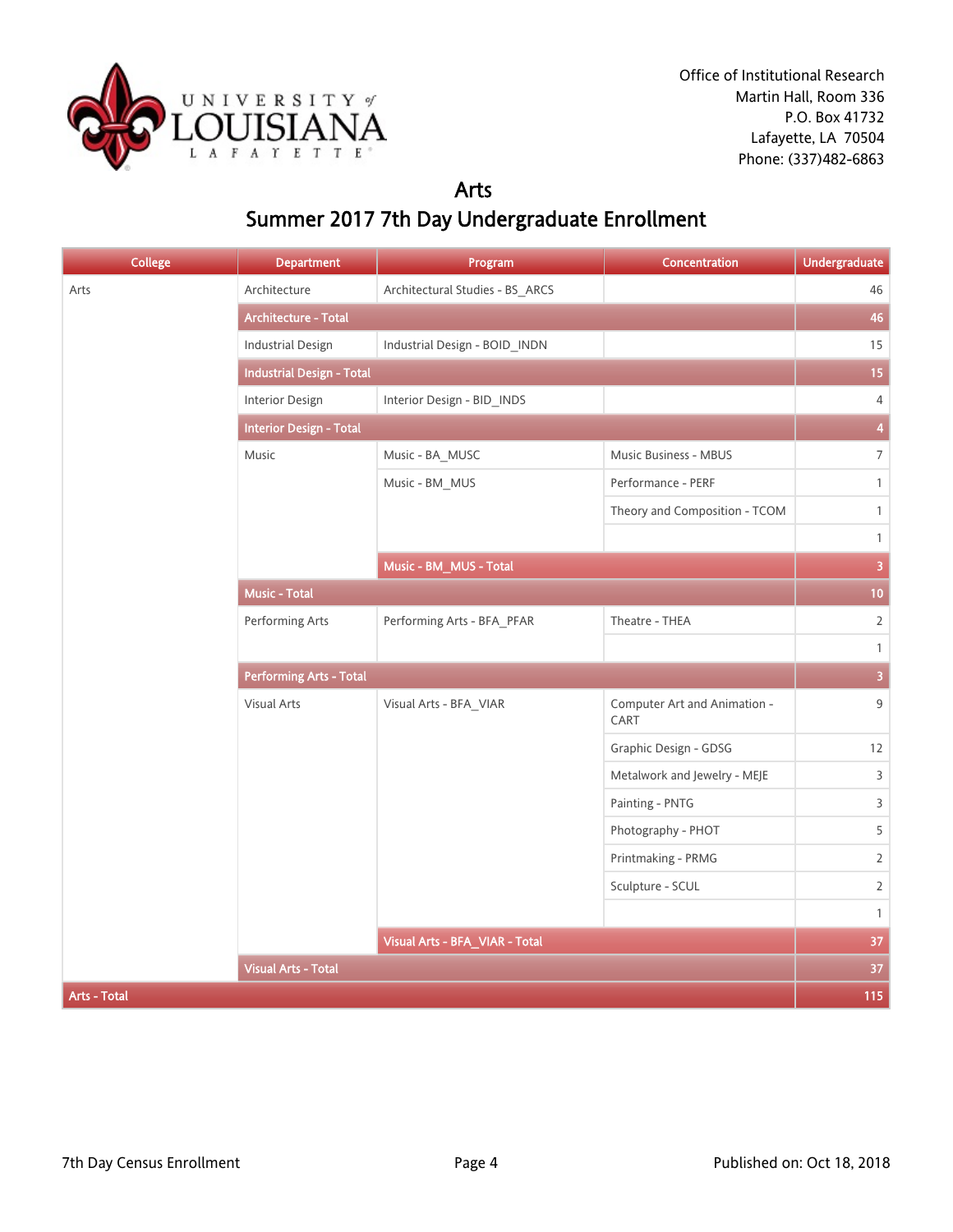

### Education Summer 2017 7th Day Undergraduate Enrollment

| <b>College</b> | <b>Department</b>           | Program                                          | Concentration                                 | <b>Undergraduate</b> |
|----------------|-----------------------------|--------------------------------------------------|-----------------------------------------------|----------------------|
| Education      | Curriculum &<br>Instruction | Add Certification in Education -<br>CERU_EDAD    |                                               | $\mathbf{1}$         |
|                |                             | Alt Certification in Education -<br>CERU_EDAC    |                                               | 8                    |
|                |                             | Art or Music Education Gr K-12 -                 | Art Education - EDAE                          | 4                    |
|                |                             | BA_EDAM                                          | Instrumental Music Education -<br><b>EDIN</b> | 3                    |
|                |                             |                                                  | Vocal Music Education - EDVO                  | $\mathbf{1}$         |
|                |                             | Art or Music Education Gr K-12 - BA_EDAM - Total |                                               | 8                    |
|                |                             | Chemistry Educ - Grades 6-12 - BS_2161           |                                               | $\mathbf{1}$         |
|                |                             | Early Childhood Ed Gr PK-3 - BS_EDPK             |                                               | 23                   |
|                |                             | Early Childhood Ed Gr PK-3 - PBC_EDPK            |                                               | 3                    |
|                |                             | Elementary Education Gr 1-5 - BS_EDEL            |                                               | 37                   |
|                |                             | Elementary Education Gr 1-5 -<br>PBC_EDEL        |                                               | $\overline{7}$       |
|                |                             | French Education Gr K-12 - PBC_EDFR              |                                               | $\mathbf{1}$         |
|                |                             | Health & Phys Ed Gr K-12 - PBC_EDPE              |                                               | $\mathbf{1}$         |
|                |                             | Middle School Education Gr 4-8 -<br>BS_EDMD      |                                               | 6                    |
|                |                             | Middle School Education Gr 4-8 -<br>PBC_EDMD     |                                               | $\overline{2}$       |
|                |                             | Secondary Education & Teaching -<br>BS_EDSD      | <b>Biology Education - EDBI</b>               | $\overline{2}$       |
|                |                             |                                                  | <b>Business Education - EDBU</b>              | $\mathbf{1}$         |
|                |                             |                                                  | Earth Science Education - EDES                | $\mathbf{1}$         |
|                |                             |                                                  | English Education - EDEN                      | 11                   |
|                |                             |                                                  | General Science Education -<br>EDGS           | $\mathbf{1}$         |
|                |                             |                                                  | Mathematics Education - EDMA                  | 8                    |
|                |                             |                                                  | Physics Education - EDPH                      | $\mathbf{1}$         |
|                |                             |                                                  | Social Studies Education - EDSS               | 6                    |
|                |                             |                                                  | Speech Education - EDSE                       | $\mathbf{1}$         |
|                |                             |                                                  |                                               | $\overline{4}$       |
|                |                             | Secondary Education & Teaching - BS_EDSD - Total |                                               | 36                   |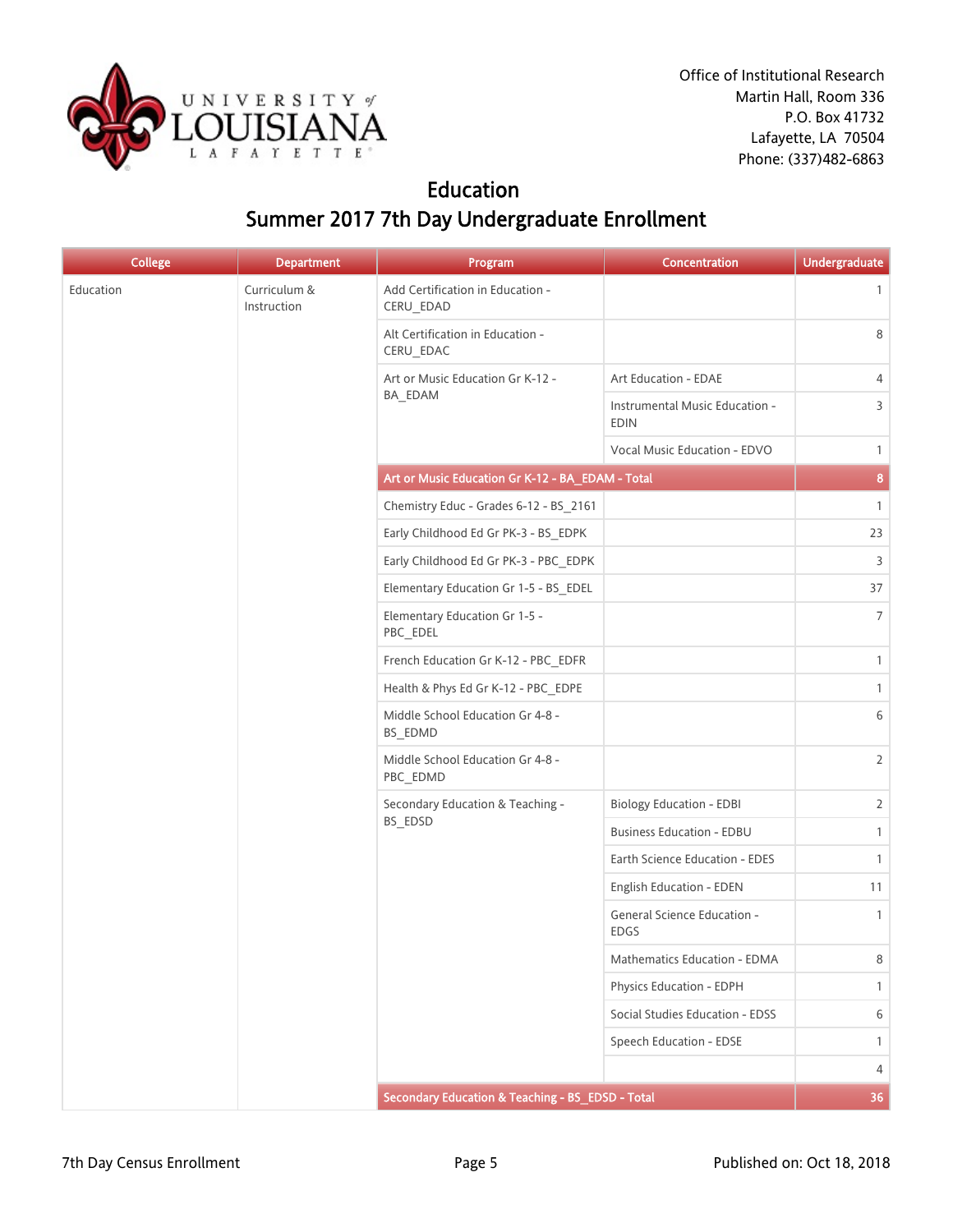

### Education Summer 2017 7th Day Undergraduate Enrollment

| <b>College</b>           | <b>Department</b>                           | Program                                         | Concentration                                | <b>Undergraduate</b> |  |
|--------------------------|---------------------------------------------|-------------------------------------------------|----------------------------------------------|----------------------|--|
| Education                | Curriculum &<br>Instruction                 | Secondary Education Gr 6-12 -<br>PBC_EDSD       |                                              | $\overline{2}$       |  |
|                          |                                             | Spec Ed-Early Interv: Birth-5 - PBC EDEI        |                                              | $\overline{2}$       |  |
|                          | <b>Curriculum &amp; Instruction - Total</b> |                                                 |                                              |                      |  |
|                          | Kinesiology                                 | Athletic Training - BS_EDAT                     |                                              | 17                   |  |
|                          |                                             | Hlth & PE/Kinesiology Gr K-12 -<br>BS_EDKN      | Exercise Science - EDEX                      | 142                  |  |
|                          |                                             |                                                 | Fitness Studies - EDFS                       | 14                   |  |
|                          |                                             |                                                 | Health & Fitness Sales - EDHF                | $\mathbf{1}$         |  |
|                          |                                             |                                                 | Health Promotion & Wellness -<br><b>EDHP</b> | 30                   |  |
|                          |                                             |                                                 | Pre-Professional Studies - EDPP              | 52                   |  |
|                          |                                             |                                                 | Sports Management - EDSM                     | 36                   |  |
|                          |                                             |                                                 |                                              | 34                   |  |
|                          |                                             | Hlth & PE/Kinesiology Gr K-12 - BS_EDKN - Total |                                              | 309                  |  |
|                          | <b>Kinesiology - Total</b>                  |                                                 |                                              | 326                  |  |
| <b>Education - Total</b> |                                             |                                                 |                                              | 464                  |  |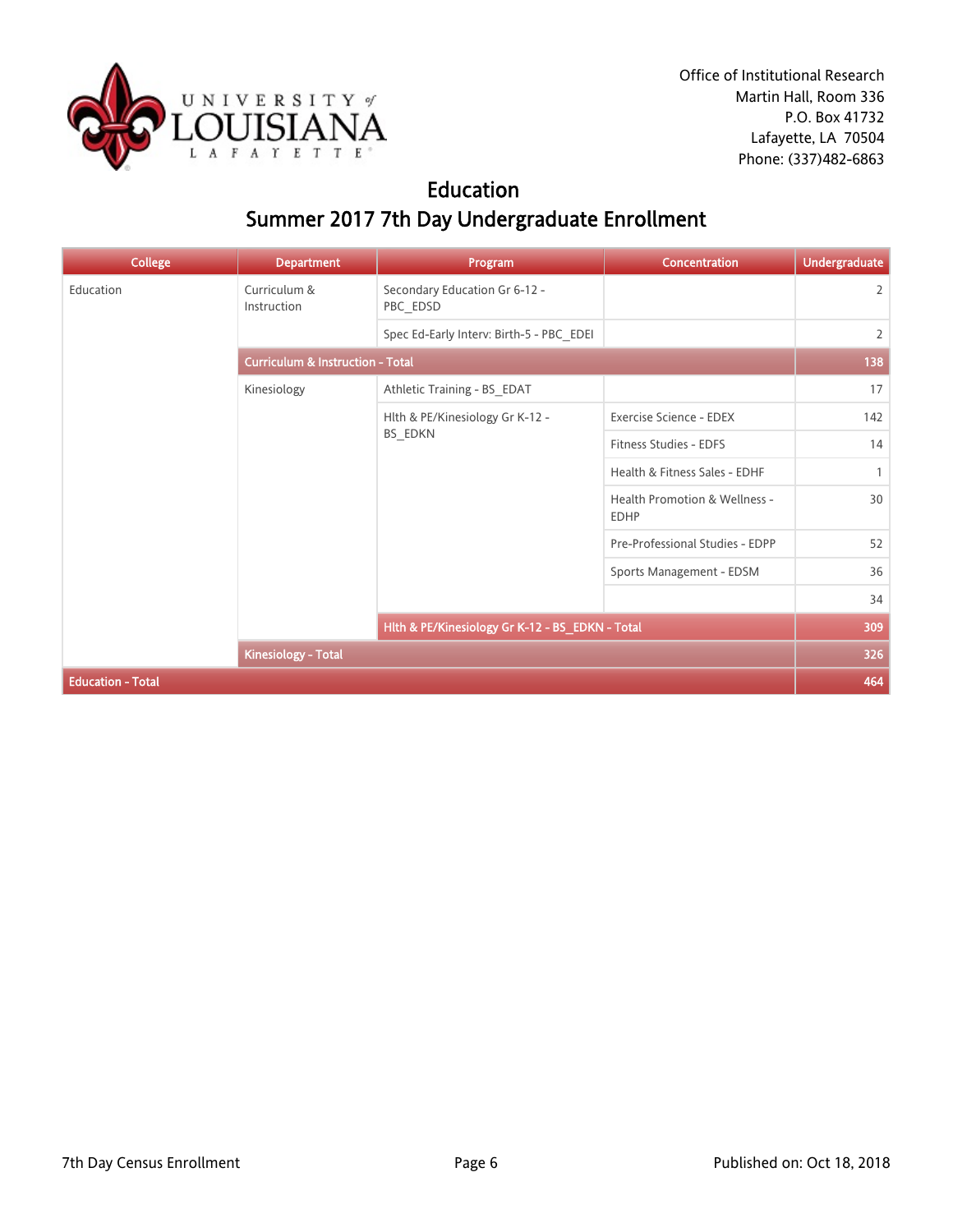

# Engineering Summer 2017 7th Day Undergraduate Enrollment

| <b>College</b>             | <b>Department</b>                             | Program                            | <b>Concentration</b> | <b>Undergraduate</b> |
|----------------------------|-----------------------------------------------|------------------------------------|----------------------|----------------------|
| Engineering                | <b>Chemical Engineering</b>                   | Chemical Engineering - BCHE CHEE   |                      | 106                  |
|                            | <b>Chemical Engineering - Total</b>           |                                    |                      | 106                  |
|                            | Civil Engineering                             | Civil Engineering - BCIV CIVE      |                      | 62                   |
|                            | <b>Civil Engineering - Total</b>              |                                    |                      | 62                   |
|                            | Electrical & Computer<br>Engr                 | Electrical Engineering - BELE ELEE |                      | 64                   |
|                            | <b>Electrical &amp; Computer Engr - Total</b> |                                    |                      | 64                   |
|                            | Industrial Technology                         | Industrial Technology - BSIT ITEC  |                      | 144                  |
|                            | <b>Industrial Technology - Total</b>          |                                    |                      | 144                  |
|                            | Mechanical Engineering                        | Mechanical Engineering - BMEC MCHE |                      | 188                  |
|                            | <b>Mechanical Engineering - Total</b>         |                                    |                      | 188                  |
|                            | Petroleum Engineering                         | Petroleum Engineering - BPET_PETE  |                      | 142                  |
|                            | <b>Petroleum Engineering - Total</b>          |                                    |                      | 142                  |
| <b>Engineering - Total</b> |                                               |                                    |                      | 706                  |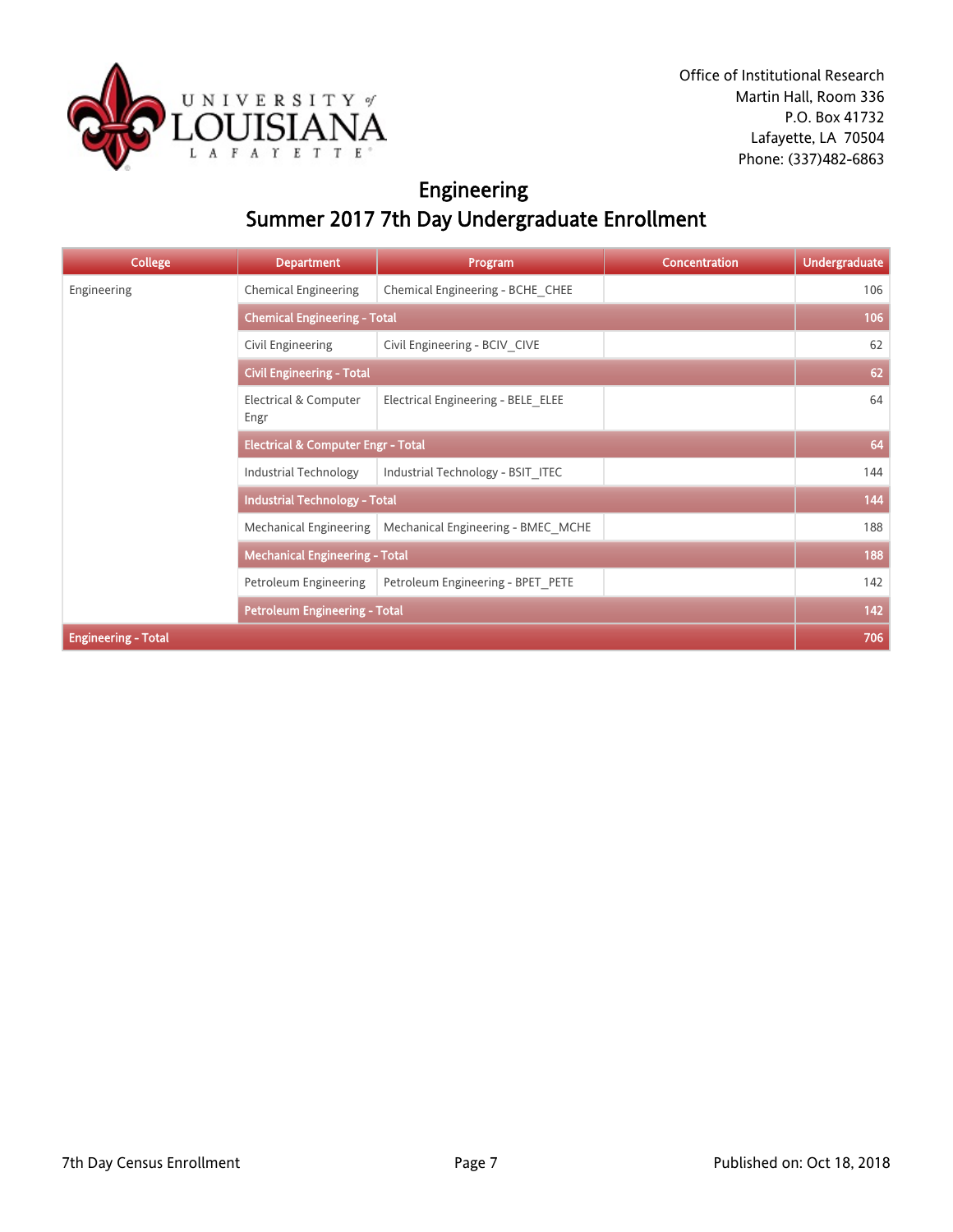

### Liberal Arts Summer 2017 7th Day Undergraduate Enrollment

| College      | <b>Department</b>                      | Program                                     | Concentration                         | <b>Undergraduate</b>    |
|--------------|----------------------------------------|---------------------------------------------|---------------------------------------|-------------------------|
| Liberal Arts | College of Liberal Arts                | Moving Image Arts - BA_MIA                  |                                       | 5                       |
|              |                                        | Undeclared Liberal Arts - UNDE_LA           |                                       | 3                       |
|              | <b>College of Liberal Arts - Total</b> |                                             |                                       | $\pmb{8}$               |
|              | Communication                          | Mass Communications - BA_MCOM               | Advertising - ADV                     | 10                      |
|              |                                        |                                             | Broadcasting - BRDC                   | 19                      |
|              |                                        |                                             | Journalism - JOUR                     | 5                       |
|              |                                        |                                             |                                       | 4                       |
|              |                                        | Mass Communications - BA_MCOM - Total       |                                       | 38                      |
|              |                                        | Organizational Communication -<br>BA_OCOM   |                                       | 11                      |
|              |                                        | Public Relations - BA_PREL                  |                                       | 51                      |
|              | <b>Communication - Total</b>           |                                             |                                       | 100                     |
|              | Communicative<br><b>Disorders</b>      | Speech Pathology and Audiology -<br>BA_CODI |                                       | 50                      |
|              | <b>Communicative Disorders - Total</b> |                                             |                                       | 50                      |
|              | Criminal Justice                       | Criminal Justice - BS_CJUS                  |                                       | 55                      |
|              | <b>Criminal Justice - Total</b>        |                                             |                                       | 55                      |
|              | English                                | English - BA_ENGL                           | Creative Writing - CW                 | 6                       |
|              |                                        |                                             | Literature - LIT                      | 3                       |
|              |                                        |                                             | Professional Writing - PW             | 3                       |
|              |                                        |                                             |                                       | 13                      |
|              |                                        | English - BA_ENGL - Total                   |                                       | 25                      |
|              | <b>English - Total</b>                 |                                             |                                       | 25                      |
|              | History, Geography, &<br>Phil          | History - BA_HIST                           |                                       | 13                      |
|              | History, Geography, & Phil - Total     |                                             |                                       | 13 <sup>°</sup>         |
|              | Modern Languages                       | Modern Languages - BA MODL                  | Spanish - SPAN                        | $\overline{2}$          |
|              |                                        |                                             | Spanish Education - SPAE              | $\mathbf{1}$            |
|              |                                        | Modern Languages - BA_MODL - Total          |                                       | $\overline{\mathbf{3}}$ |
|              | <b>Modern Languages - Total</b>        |                                             |                                       | $\overline{\mathbf{3}}$ |
|              | <b>Political Science</b>               | Political Science - BA POLS                 | <b>International Relations - INTR</b> | $\overline{4}$          |
|              |                                        |                                             | Pre-Law - PLAW                        | 14                      |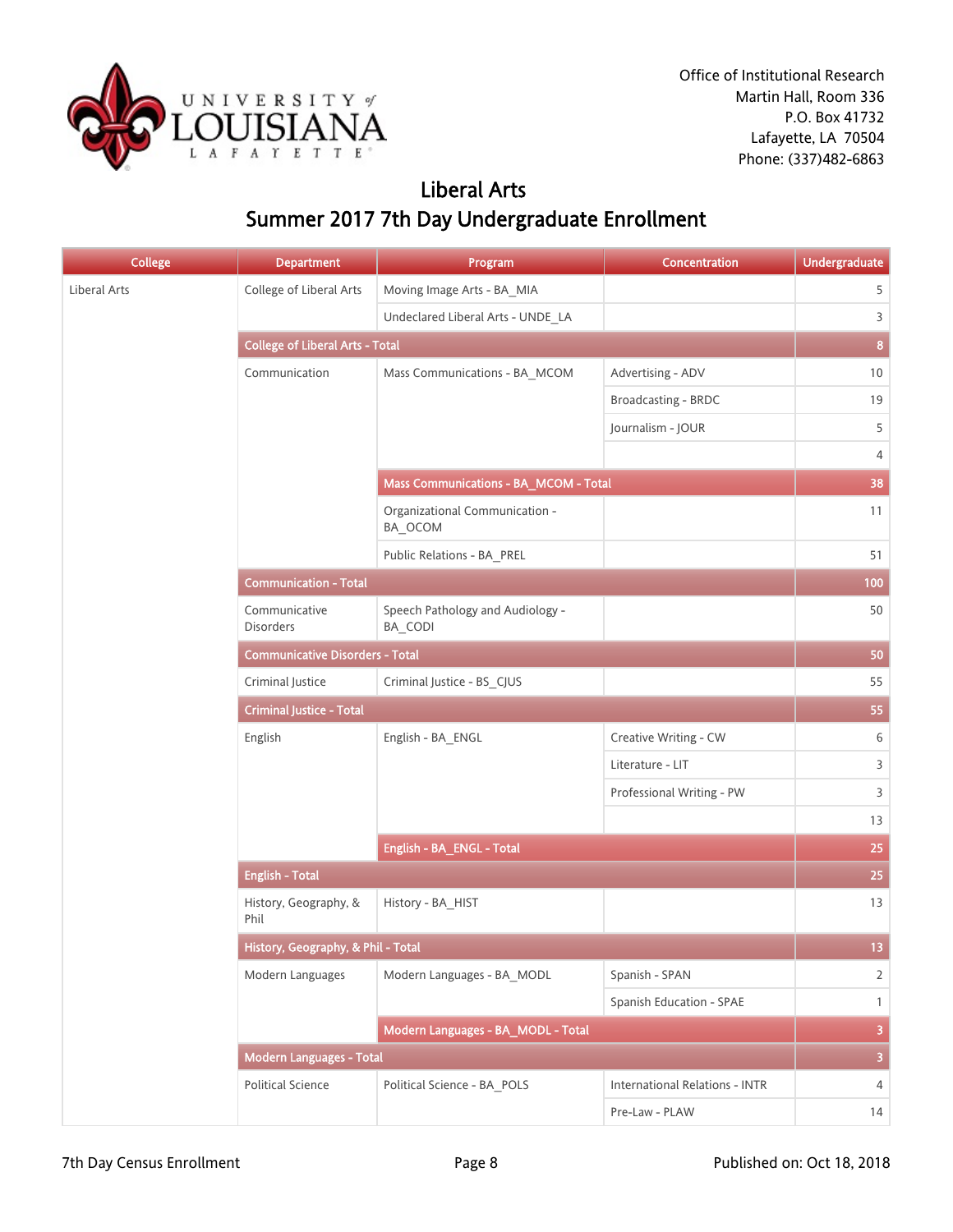

# Liberal Arts Summer 2017 7th Day Undergraduate Enrollment

| <b>College</b>              | <b>Department</b>                   | Program                             | <b>Concentration</b> | <b>Undergraduate</b> |
|-----------------------------|-------------------------------------|-------------------------------------|----------------------|----------------------|
| Liberal Arts                | <b>Political Science</b>            | Political Science - BA POLS         |                      | 14                   |
|                             |                                     | Political Science - BA_POLS - Total |                      | 32                   |
|                             | <b>Political Science - Total</b>    |                                     |                      | 32 <sub>2</sub>      |
|                             | Psychology                          | Psychology - BS PSYC                |                      | 116                  |
|                             | <b>Psychology - Total</b>           |                                     |                      | 116                  |
|                             | Soci, Anth, & Child/Fam<br>Stu      | Anthropology - BA ANTH              |                      | 5                    |
|                             |                                     | Child and Family Studies - BS CAFS  |                      | 46                   |
|                             |                                     | Sociology - BA SOCI                 |                      | 15                   |
|                             | Soci, Anth, & Child/Fam Stu - Total |                                     |                      | 66                   |
| <b>Liberal Arts - Total</b> |                                     |                                     |                      | 468                  |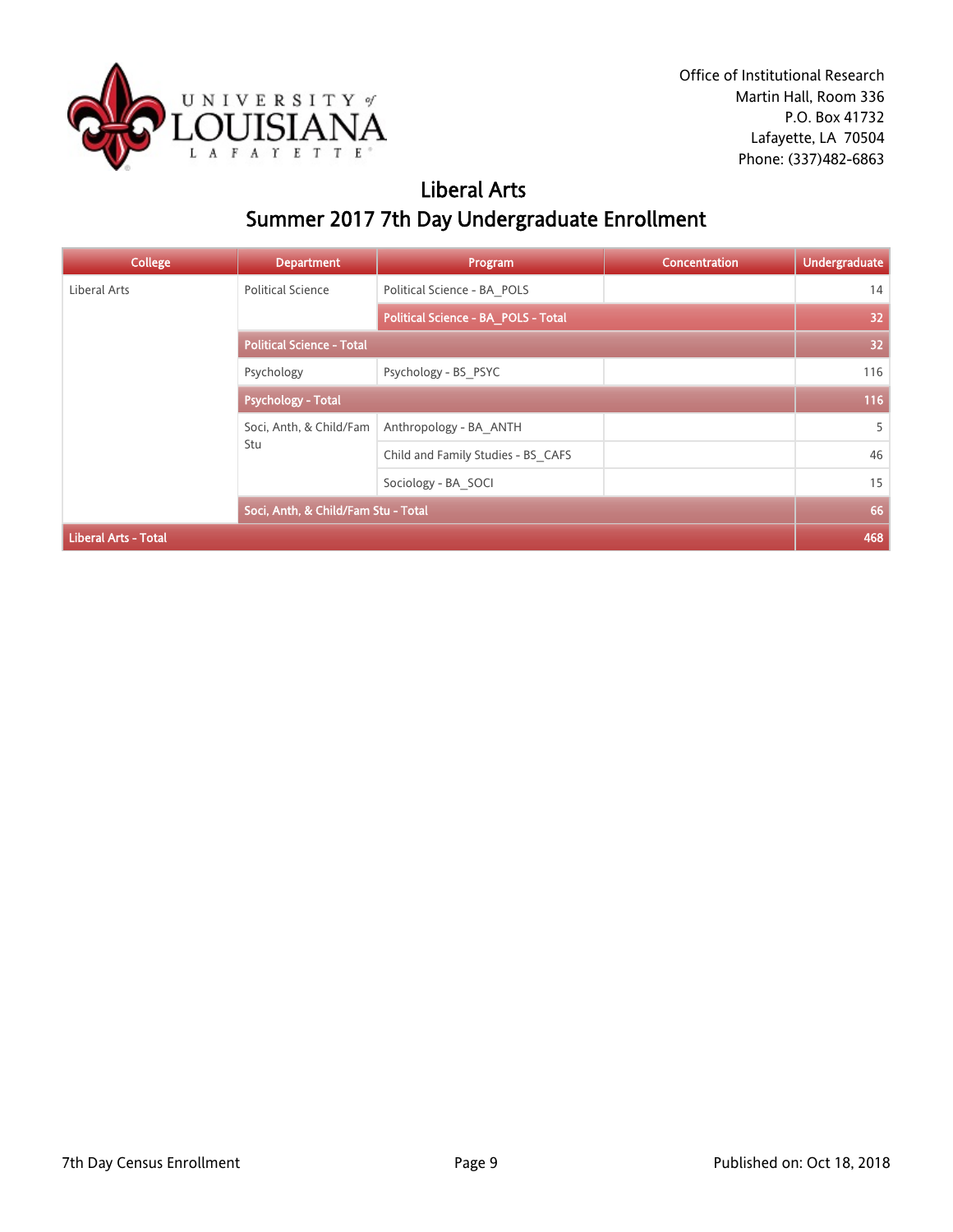

# Nursing & Allied Health Professions Summer 2017 7th Day Undergraduate Enrollment

| <b>College</b>                              | <b>Department</b>                      | Program                                    | <b>Concentration</b> | <b>Undergraduate</b> |
|---------------------------------------------|----------------------------------------|--------------------------------------------|----------------------|----------------------|
| Nursing & Allied Health                     | Allied Hlth Professions                | Dietetics - BS DIET                        |                      | 9                    |
| Professions                                 |                                        | Health Information Management -<br>BS HIM  |                      | 27                   |
|                                             |                                        | Health Services Administration -<br>BS HSA |                      | 29                   |
|                                             |                                        | Pre-Dental Hygiene - PRE DENT              |                      | $\mathbf{1}$         |
|                                             | <b>Allied Hith Professions - Total</b> |                                            |                      | 66                   |
|                                             | Nursing - Bachelors                    | Nursing - BSN NURS                         |                      | 211                  |
|                                             |                                        | Nursing, Online RN to BSN - BSN RN2B       |                      | 579                  |
|                                             | <b>Nursing - Bachelors - Total</b>     |                                            |                      | 790                  |
| Nursing & Allied Health Professions - Total |                                        |                                            |                      | 856                  |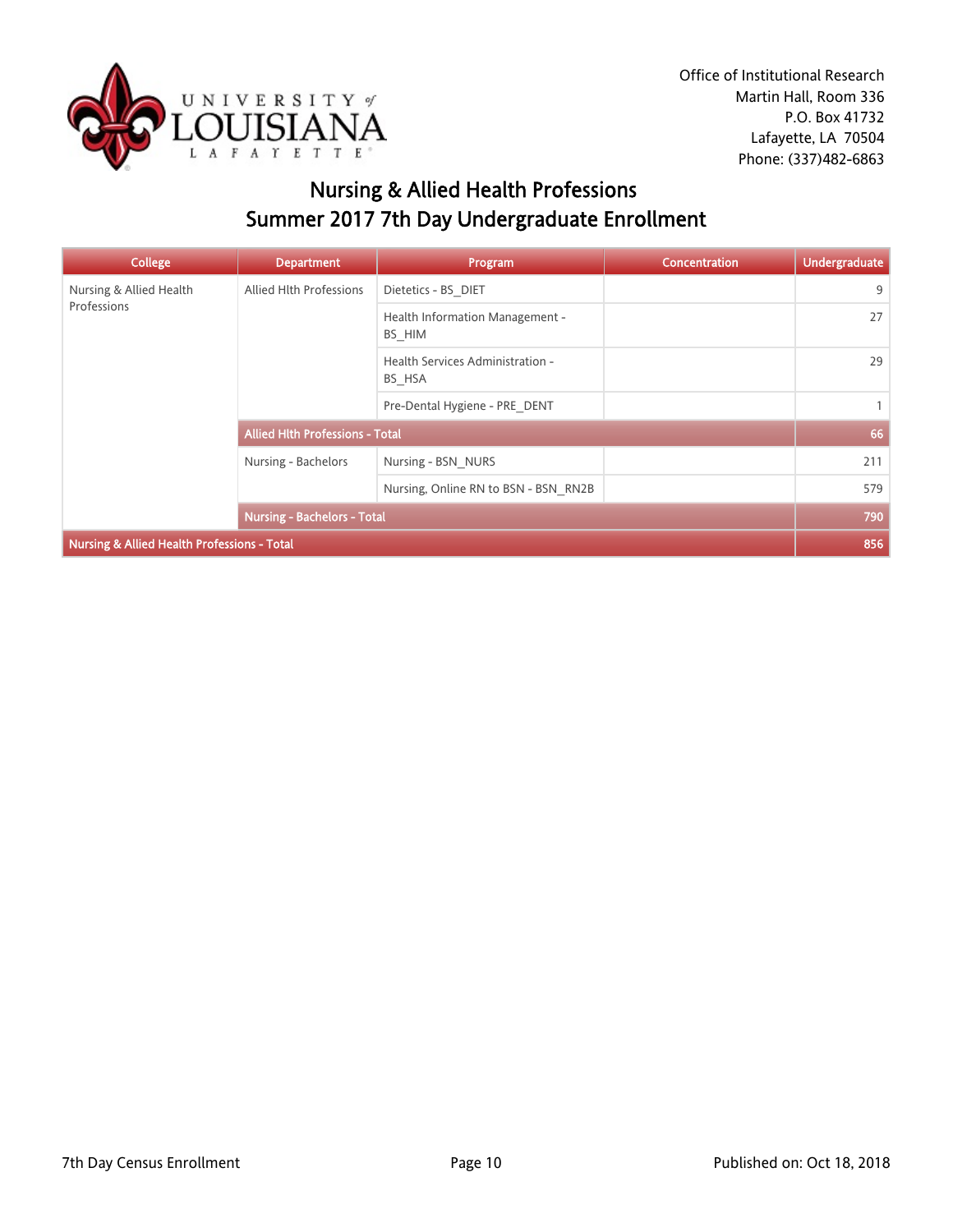

### **Sciences** Summer 2017 7th Day Undergraduate Enrollment

| <b>Biology</b> and<br>Sciences<br>Biology - BS_BIOL<br>Microbiology - MCBL<br>Microbiology<br>Resource Biology /Biodiversity -<br><b>RESC</b><br><b>Biology - BS_BIOL - Total</b><br>Pre-Vet Two Year Transfer - PRE_VET<br><b>Biology and Microbiology - Total</b><br>Chemistry<br>Chemistry - BS_CHEM<br>Pre-Pharmacy Two Year Transfer -<br>PRE_PHAR<br><b>Chemistry - Total</b><br>College of Sciences<br>Undeclared Science - UNDE_SCI<br><b>College of Sciences - Total</b><br>Computer Science - BS_CMPS<br>Cognitive Science - COGS<br>Computer Science<br>Computer Engineering - CMPE<br>Information Techology - INFT<br>Pre-Major - PRE<br>Scientific Computing - SCIC<br>Video Game Design & Dev -<br>VGDD<br><b>Computer Science - BS_CMPS - Total</b><br><b>Computer Science - Total</b> | 12<br>$\overline{7}$<br>168<br>187<br>$\overline{2}$<br>189<br>34<br>2<br>36<br>$\mathbf{1}$ |
|-------------------------------------------------------------------------------------------------------------------------------------------------------------------------------------------------------------------------------------------------------------------------------------------------------------------------------------------------------------------------------------------------------------------------------------------------------------------------------------------------------------------------------------------------------------------------------------------------------------------------------------------------------------------------------------------------------------------------------------------------------------------------------------------------------|----------------------------------------------------------------------------------------------|
|                                                                                                                                                                                                                                                                                                                                                                                                                                                                                                                                                                                                                                                                                                                                                                                                       |                                                                                              |
|                                                                                                                                                                                                                                                                                                                                                                                                                                                                                                                                                                                                                                                                                                                                                                                                       |                                                                                              |
|                                                                                                                                                                                                                                                                                                                                                                                                                                                                                                                                                                                                                                                                                                                                                                                                       |                                                                                              |
|                                                                                                                                                                                                                                                                                                                                                                                                                                                                                                                                                                                                                                                                                                                                                                                                       |                                                                                              |
|                                                                                                                                                                                                                                                                                                                                                                                                                                                                                                                                                                                                                                                                                                                                                                                                       |                                                                                              |
|                                                                                                                                                                                                                                                                                                                                                                                                                                                                                                                                                                                                                                                                                                                                                                                                       |                                                                                              |
|                                                                                                                                                                                                                                                                                                                                                                                                                                                                                                                                                                                                                                                                                                                                                                                                       |                                                                                              |
|                                                                                                                                                                                                                                                                                                                                                                                                                                                                                                                                                                                                                                                                                                                                                                                                       |                                                                                              |
|                                                                                                                                                                                                                                                                                                                                                                                                                                                                                                                                                                                                                                                                                                                                                                                                       |                                                                                              |
|                                                                                                                                                                                                                                                                                                                                                                                                                                                                                                                                                                                                                                                                                                                                                                                                       |                                                                                              |
|                                                                                                                                                                                                                                                                                                                                                                                                                                                                                                                                                                                                                                                                                                                                                                                                       | $\mathbf{1}$                                                                                 |
|                                                                                                                                                                                                                                                                                                                                                                                                                                                                                                                                                                                                                                                                                                                                                                                                       | 5                                                                                            |
|                                                                                                                                                                                                                                                                                                                                                                                                                                                                                                                                                                                                                                                                                                                                                                                                       | $\overline{2}$                                                                               |
|                                                                                                                                                                                                                                                                                                                                                                                                                                                                                                                                                                                                                                                                                                                                                                                                       | 3                                                                                            |
|                                                                                                                                                                                                                                                                                                                                                                                                                                                                                                                                                                                                                                                                                                                                                                                                       | $\mathbf{1}$                                                                                 |
|                                                                                                                                                                                                                                                                                                                                                                                                                                                                                                                                                                                                                                                                                                                                                                                                       | $\overline{2}$                                                                               |
|                                                                                                                                                                                                                                                                                                                                                                                                                                                                                                                                                                                                                                                                                                                                                                                                       | $\overline{7}$                                                                               |
|                                                                                                                                                                                                                                                                                                                                                                                                                                                                                                                                                                                                                                                                                                                                                                                                       | 48                                                                                           |
|                                                                                                                                                                                                                                                                                                                                                                                                                                                                                                                                                                                                                                                                                                                                                                                                       | 68                                                                                           |
|                                                                                                                                                                                                                                                                                                                                                                                                                                                                                                                                                                                                                                                                                                                                                                                                       | 68                                                                                           |
| <b>Environmental Science</b><br>Environmental Science - BS_ENVS<br>Digital Geography - DIGI                                                                                                                                                                                                                                                                                                                                                                                                                                                                                                                                                                                                                                                                                                           | 4                                                                                            |
| Environmental Quality - ENVQ                                                                                                                                                                                                                                                                                                                                                                                                                                                                                                                                                                                                                                                                                                                                                                          | 9                                                                                            |
| Soil & Water Conservation -<br>CONV                                                                                                                                                                                                                                                                                                                                                                                                                                                                                                                                                                                                                                                                                                                                                                   | 5                                                                                            |
|                                                                                                                                                                                                                                                                                                                                                                                                                                                                                                                                                                                                                                                                                                                                                                                                       |                                                                                              |
| Environmental Science - BS_ENVS - Total                                                                                                                                                                                                                                                                                                                                                                                                                                                                                                                                                                                                                                                                                                                                                               | $\overline{3}$                                                                               |
| <b>Environmental Science - Total</b>                                                                                                                                                                                                                                                                                                                                                                                                                                                                                                                                                                                                                                                                                                                                                                  | 21                                                                                           |
| Geology - BS_GEOL<br>Geology                                                                                                                                                                                                                                                                                                                                                                                                                                                                                                                                                                                                                                                                                                                                                                          | 21                                                                                           |
| <b>Geology - Total</b>                                                                                                                                                                                                                                                                                                                                                                                                                                                                                                                                                                                                                                                                                                                                                                                | 31                                                                                           |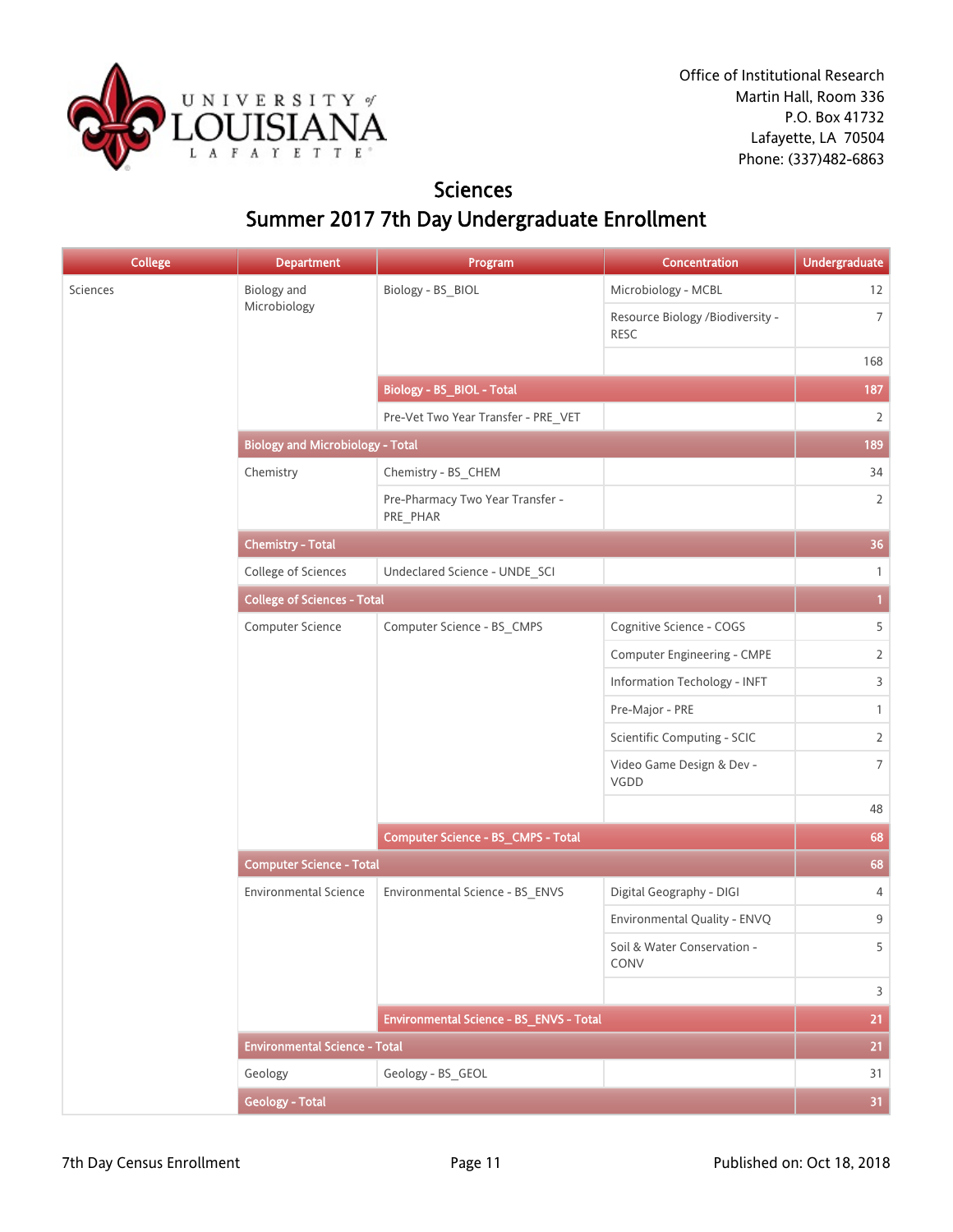

### **Sciences** Summer 2017 7th Day Undergraduate Enrollment

| <b>College</b>          | <b>Department</b>          | Program                       | Concentration                                | <b>Undergraduate</b> |
|-------------------------|----------------------------|-------------------------------|----------------------------------------------|----------------------|
| Sciences                | Informatics                | Informatics - BS_INFX         | <b>Business Informatics - BUSI</b>           | 14                   |
|                         |                            |                               | Digital Media Technology - DIGM              | $\mathbf{1}$         |
|                         |                            |                               | Health Informatics - HLTI                    | 3                    |
|                         |                            |                               | Interactive Media Technology -<br><b>IMT</b> | 3                    |
|                         |                            |                               | Systems Administration - SYSA                | 3                    |
|                         |                            |                               | Web Design - WEBD                            | $\mathbf{1}$         |
|                         |                            |                               |                                              | 12                   |
|                         |                            | Informatics - BS_INFX - Total |                                              | 37                   |
|                         | <b>Informatics - Total</b> |                               |                                              | 37                   |
|                         | Mathematics                | Mathematics - BS_MATH         |                                              | 18                   |
|                         | <b>Mathematics - Total</b> |                               |                                              | 18                   |
|                         | Physics                    | Physics - BS_PHYS             |                                              | 8                    |
|                         | <b>Physics - Total</b>     |                               |                                              | 8                    |
| <b>Sciences - Total</b> |                            |                               |                                              | 409                  |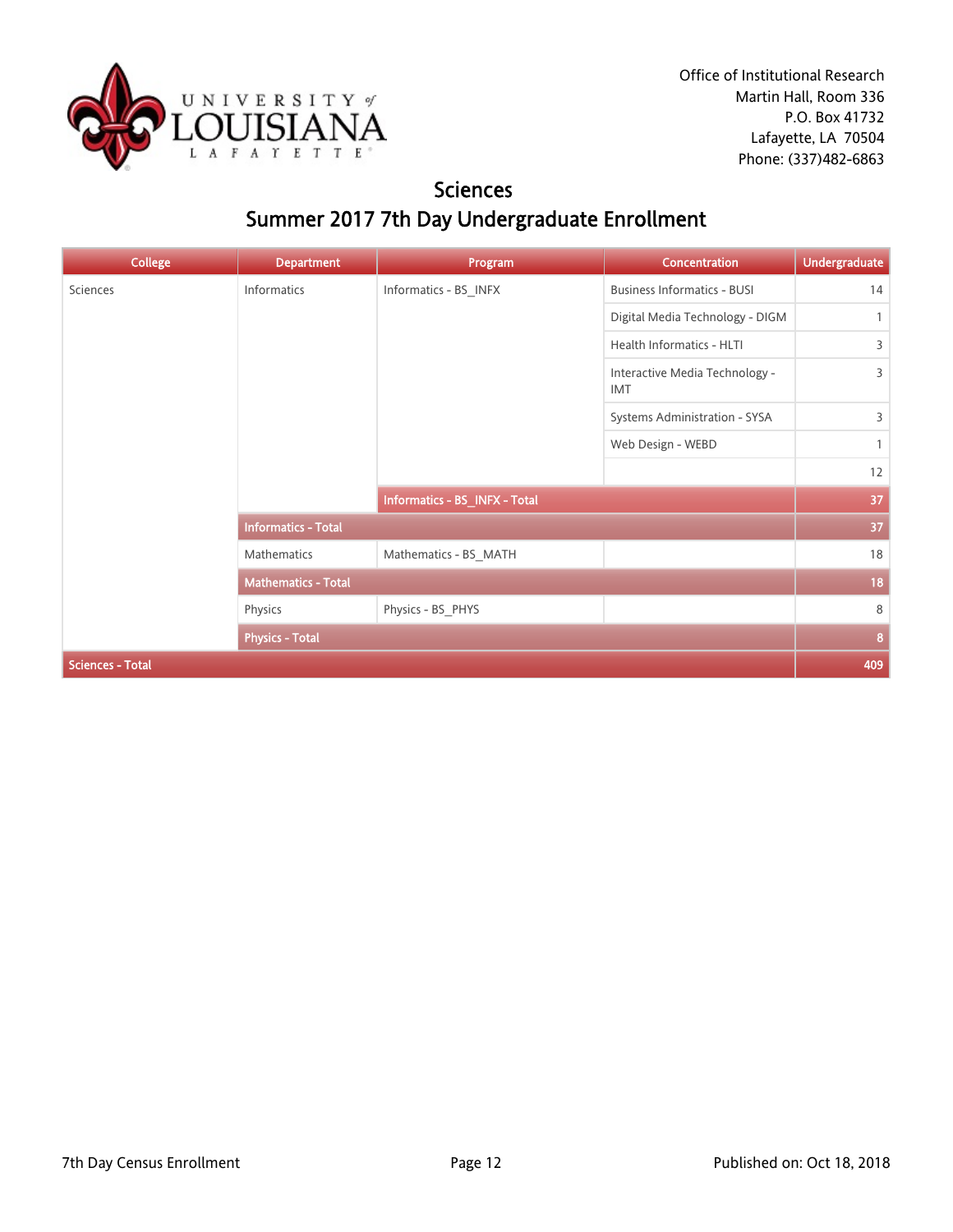

# University College Summer 2017 7th Day Undergraduate Enrollment

| <b>College</b>                    | <b>Department</b>                 | Program                           | <b>Concentration</b>                           | <b>Undergraduate</b> |
|-----------------------------------|-----------------------------------|-----------------------------------|------------------------------------------------|----------------------|
| University College                | University College                | General Studies - BGS_GS          | Gen Studies, Applied Sciences -<br>GSAS        | 49                   |
|                                   |                                   |                                   | Gen Studies, Arts & Humanities -<br>GSAH       | 30                   |
|                                   |                                   |                                   | Gen Studies, Behavioral Sci -<br>GSBS          | 92                   |
|                                   |                                   |                                   | Gen Studies, Natural Sciences -<br><b>GSNS</b> | $\overline{2}$       |
|                                   |                                   |                                   |                                                | 57                   |
|                                   |                                   | General Studies - BGS_GS - Total  |                                                | 230                  |
|                                   |                                   | General Studies, Interim - INT_GS | Gen Studies, Behavioral Sci -<br>GSBS          | $\mathbf{1}$         |
|                                   |                                   |                                   |                                                | $\mathbf{1}$         |
|                                   | <b>University College - Total</b> |                                   |                                                | 232                  |
| <b>University College - Total</b> |                                   |                                   |                                                | 232                  |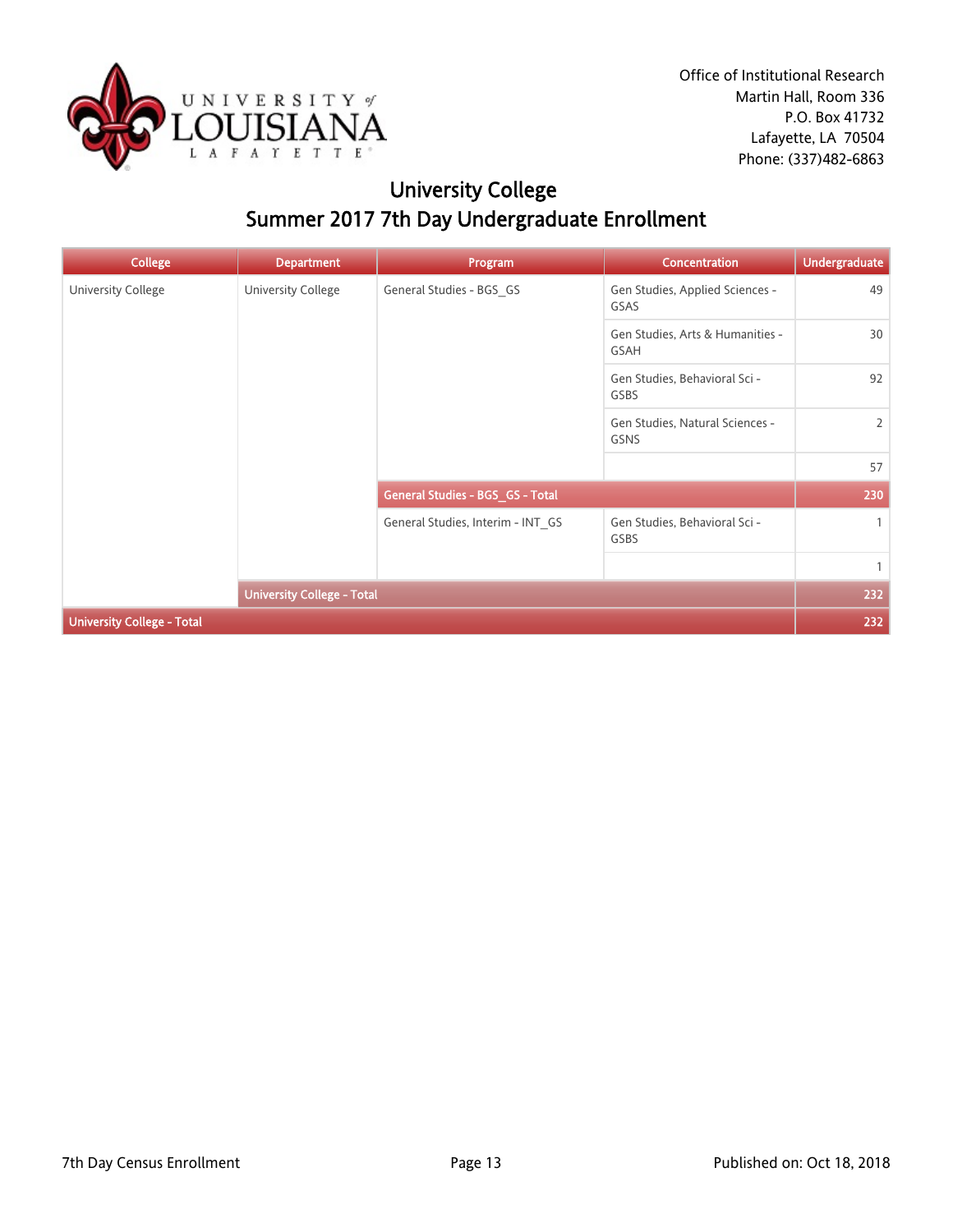

### Business Administration Summer 20177th Day Graduate Enrollment

| College                                | <b>Department</b>                      | Program                              | Concentration | <b>Graduate</b> |
|----------------------------------------|----------------------------------------|--------------------------------------|---------------|-----------------|
| <b>Business Administration</b>         | Accounting                             | Accounting - MS ACCT                 |               | 6               |
|                                        | <b>Accounting - Total</b>              |                                      |               | 6               |
|                                        | <b>Business Administration</b>         | Business Administration - MBA MBA    |               | 55              |
|                                        |                                        | Health Care Administration - MBA HCA |               | 9               |
|                                        | <b>Business Administration - Total</b> |                                      |               | 64              |
| <b>Business Administration - Total</b> |                                        |                                      |               | 70              |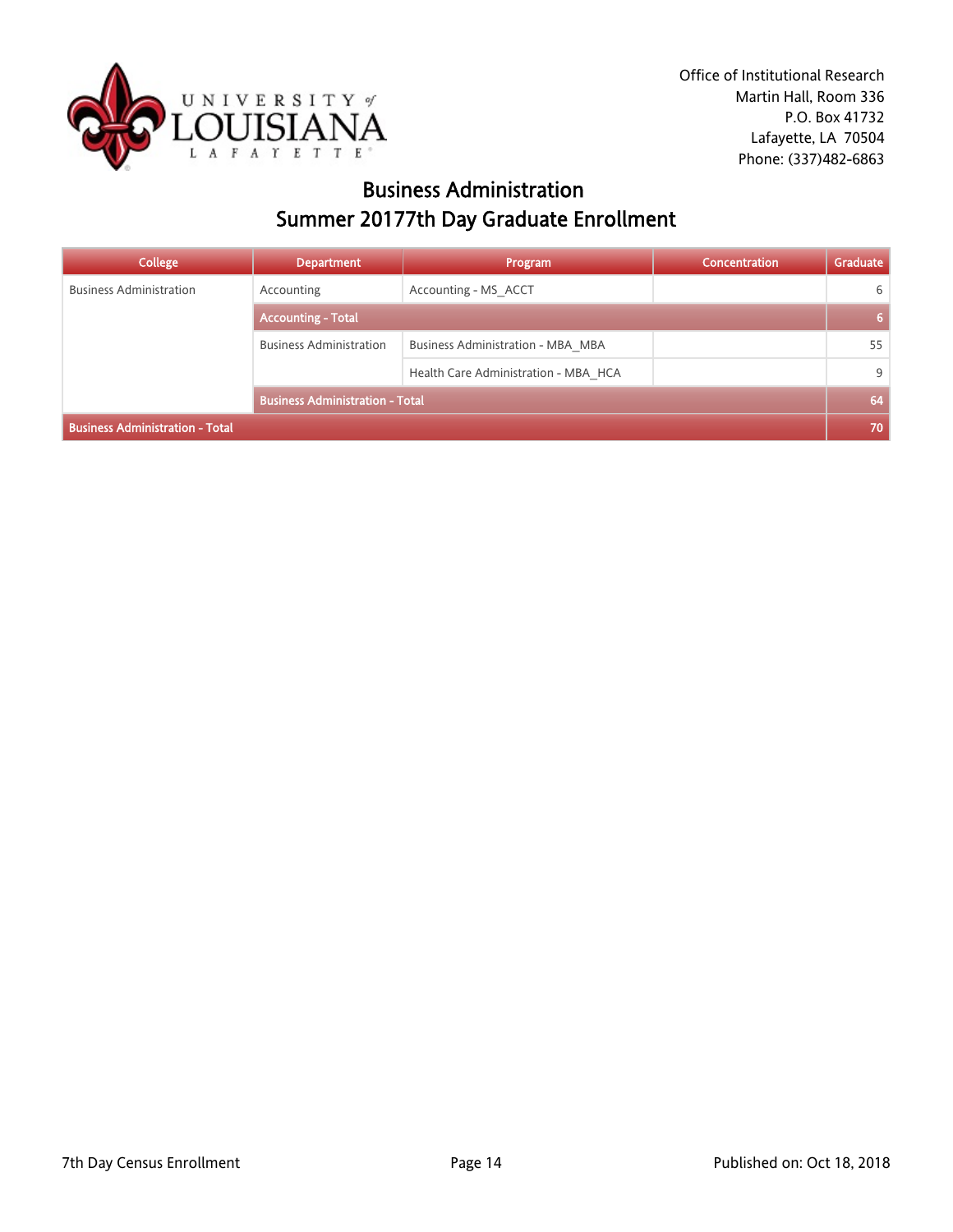

# Arts

# Summer 20177th Day Graduate Enrollment

| <b>College</b> | <b>Department</b>           | Program                  | Concentration | Graduate |
|----------------|-----------------------------|--------------------------|---------------|----------|
| Arts           | Architecture                | Architecture - MARC ARCH |               | 21       |
|                | <b>Architecture - Total</b> |                          |               | 21       |
|                | Music                       | Music - MM_MUS           |               |          |
|                | <b>Music - Total</b>        |                          |               |          |
| Arts - Total   |                             |                          |               | 22       |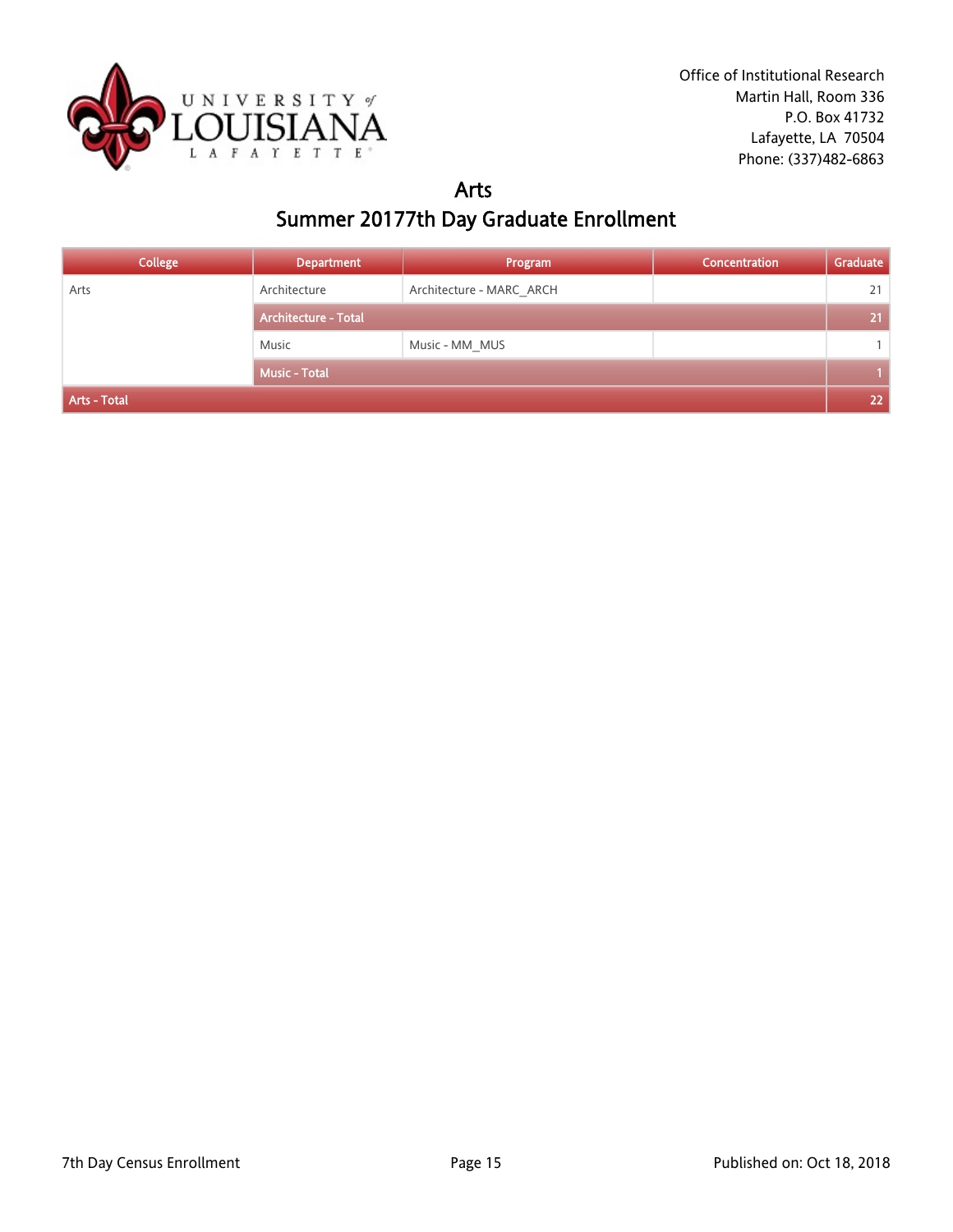

### Education Summer 20177th Day Graduate Enrollment

| <b>College</b>           | <b>Department</b>                           | Program                                      | Concentration                           | Graduate     |  |
|--------------------------|---------------------------------------------|----------------------------------------------|-----------------------------------------|--------------|--|
| Education                | <b>Counselor Education</b>                  | Counselor Education - MS_COUE                |                                         | 47           |  |
|                          | <b>Counselor Education - Total</b>          |                                              |                                         |              |  |
|                          | Curriculum & Instruction                    | Elem Ed & Spec Ed M/Mod Gr 1-5 -<br>MAT_ELEM |                                         | 5            |  |
|                          |                                             | OL Curriculum & Instruction - MED_EDCI       |                                         | 22           |  |
|                          |                                             | Sec Ed & Spec Ed M/Mod Gr 6-12 -<br>MAT SCND |                                         | $\mathbf{1}$ |  |
|                          | <b>Curriculum &amp; Instruction - Total</b> |                                              |                                         |              |  |
|                          | Foundations &<br>Leadership                 | Educational Leadership - EDD_EDLD            | Higher Education Admin -<br><b>HIED</b> | 35           |  |
|                          |                                             |                                              | K-12 - EK12                             | 13           |  |
|                          |                                             | Educational Leadership - EDD_EDLD - Total    |                                         | 48           |  |
|                          |                                             | Educational Leadership - MED_EDLD            |                                         | 45           |  |
|                          | <b>Foundations &amp; Leadership - Total</b> |                                              |                                         | 93           |  |
|                          | Kinesiology                                 | Kinesiology - MS_KNES                        |                                         | 17           |  |
|                          | Kinesiology - Total                         |                                              |                                         | 17           |  |
| <b>Education - Total</b> |                                             |                                              |                                         | 185          |  |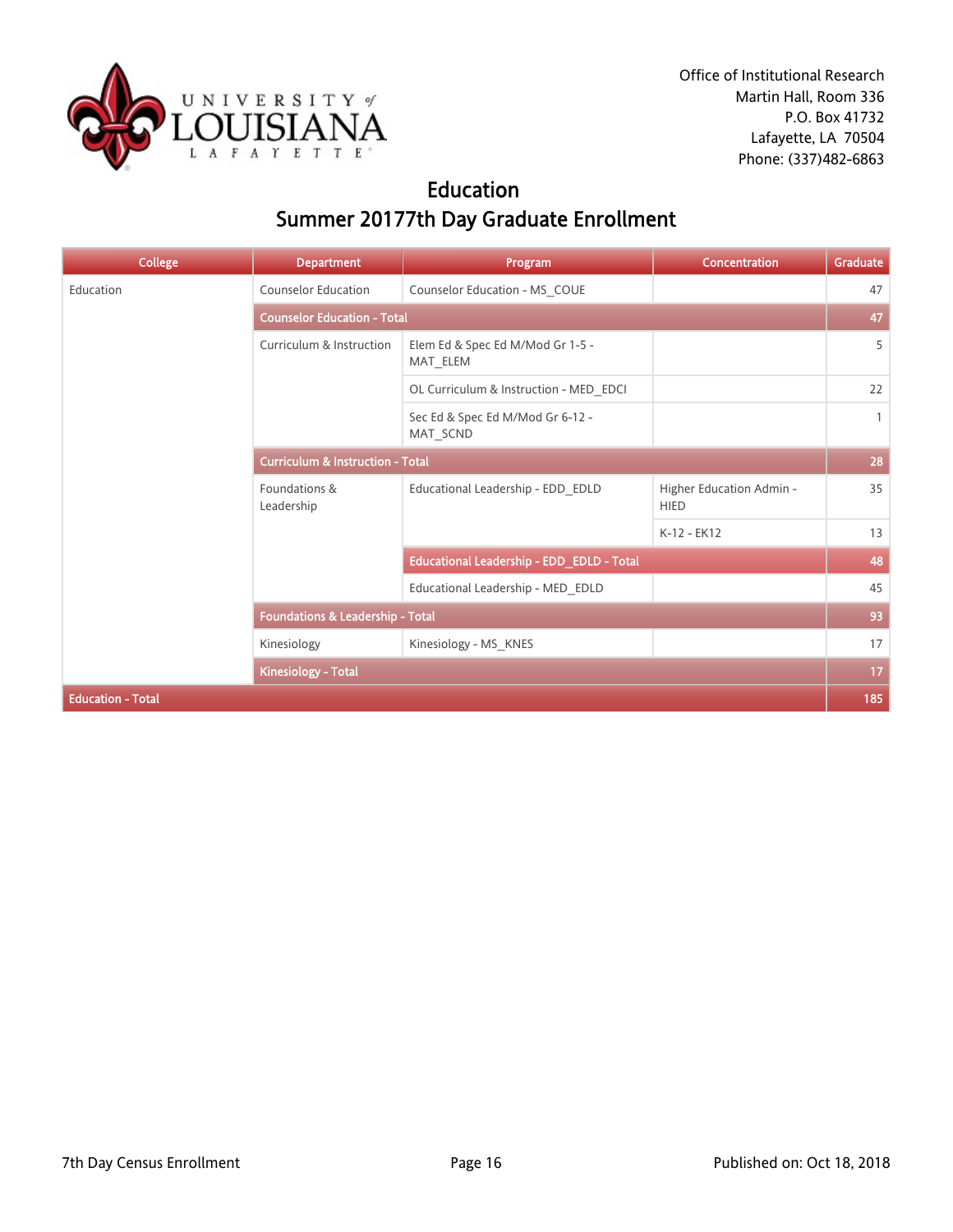

# Engineering Summer 20177th Day Graduate Enrollment

| <b>College</b>             | <b>Department</b>                             | Program                                 | Concentration                           | Graduate       |  |
|----------------------------|-----------------------------------------------|-----------------------------------------|-----------------------------------------|----------------|--|
| Engineering                | Center for Advanced<br><b>CMPS</b>            | Computer Engineering - PHD_CMPE         |                                         | $\overline{2}$ |  |
|                            |                                               | <b>Center for Advanced CMPS - Total</b> |                                         |                |  |
|                            | Electrical & Computer<br>Engr                 | Computer Engineering - MSCE CMPE        |                                         | $\mathbf{1}$   |  |
|                            | <b>Electrical &amp; Computer Engr - Total</b> |                                         |                                         |                |  |
|                            | Engineering                                   | Engineering - MSE_ENGR                  | Chemical Engineering - CHEE             | $\overline{3}$ |  |
|                            |                                               |                                         | Civil Engineering - CIVE                | $\mathbf{1}$   |  |
|                            |                                               |                                         | Mechanical Engineering -<br><b>MCHE</b> | $\overline{2}$ |  |
|                            |                                               |                                         | Petroleum Engineering - PETE            | $\overline{3}$ |  |
|                            |                                               | <b>Engineering - MSE_ENGR - Total</b>   |                                         | 9              |  |
|                            |                                               | Systems Engineering - PHD SYSE          | Chemical Engineering - CHEE             | $\mathbf{1}$   |  |
|                            |                                               |                                         | Mechanical Engineering -<br><b>MCHE</b> | 5              |  |
|                            |                                               |                                         | Petroleum Engineering - PETE            | $\mathbf{1}$   |  |
|                            |                                               | Systems Engineering - PHD_SYSE - Total  |                                         | $\mathbf{7}$   |  |
|                            | <b>Engineering - Total</b>                    |                                         |                                         | 16             |  |
|                            | <b>Industrial Technology</b>                  | Systems Technology - MS STEC            |                                         | $\overline{2}$ |  |
|                            | <b>Industrial Technology - Total</b>          |                                         |                                         | $\overline{2}$ |  |
| <b>Engineering - Total</b> |                                               |                                         |                                         | 21             |  |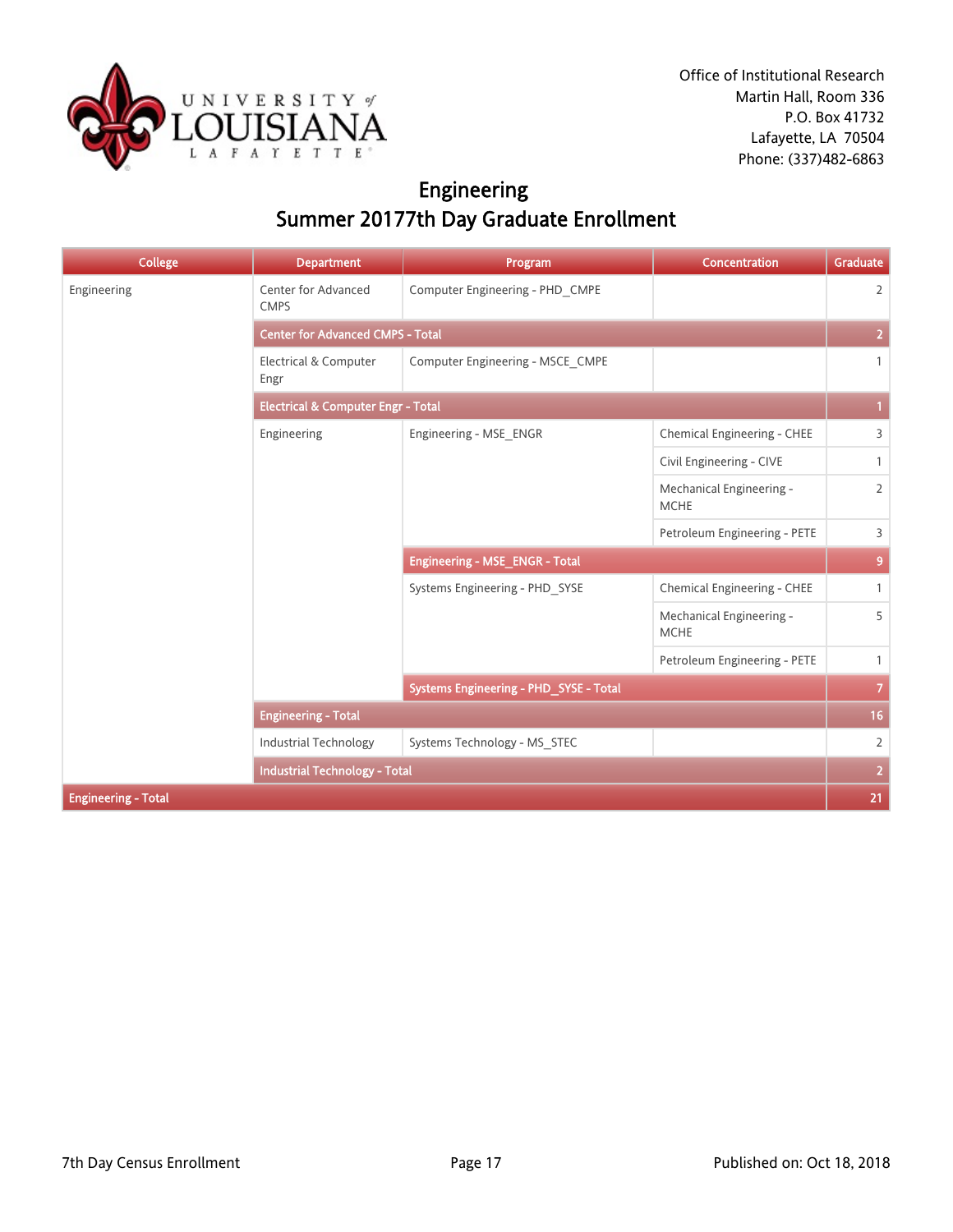

### Graduate School Summer 20177th Day Graduate Enrollment

| <b>College</b>          | <b>Department</b>              | Program                         | Concentration | Graduate |  |
|-------------------------|--------------------------------|---------------------------------|---------------|----------|--|
| Graduate School         | Graduate School                | <b>ENTREE Program - ND ENTR</b> |               | 4        |  |
|                         |                                | Historic Preservation - GC CHP  |               |          |  |
|                         | <b>Graduate School - Total</b> |                                 |               |          |  |
| Graduate School - Total |                                |                                 |               |          |  |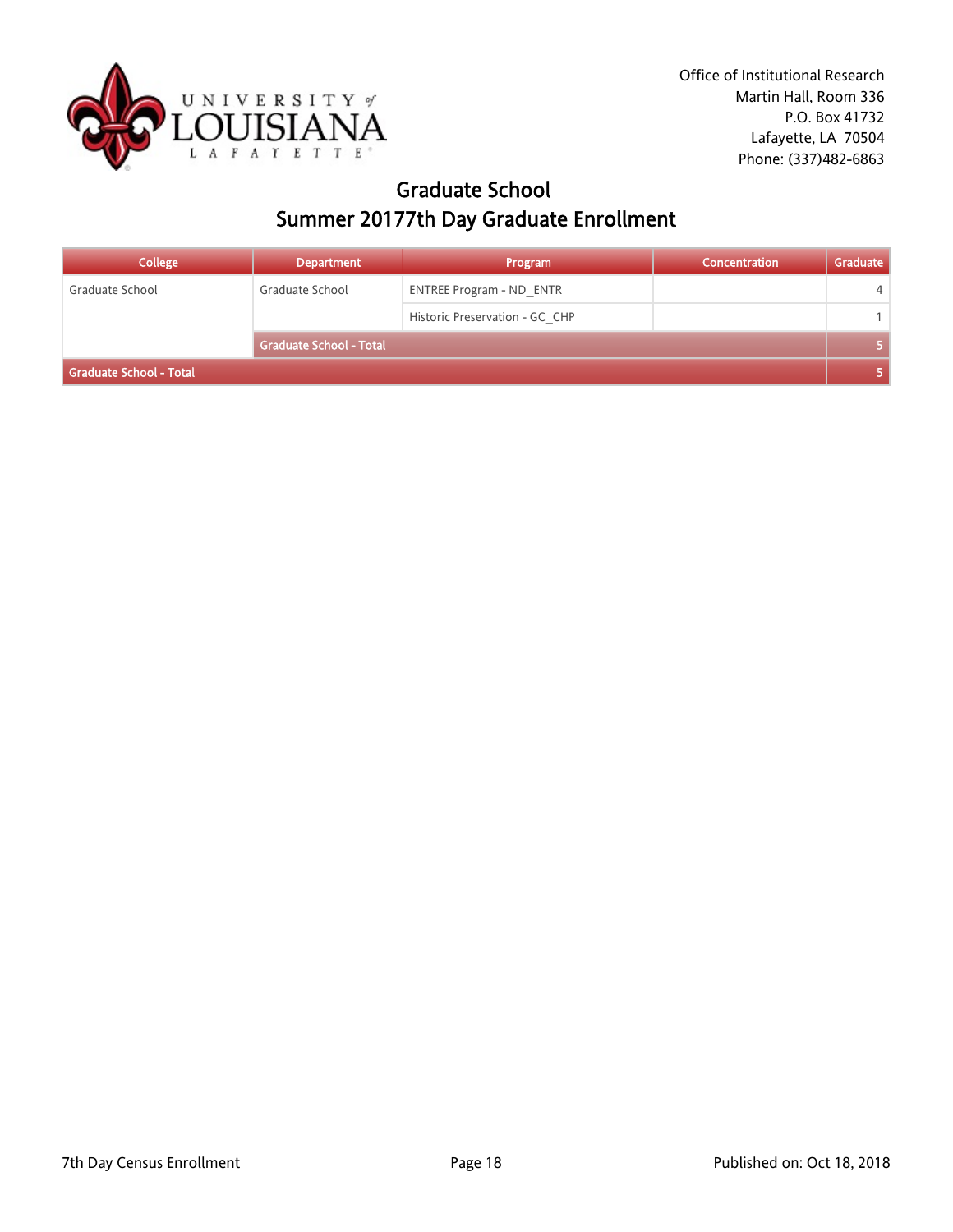

### Liberal Arts Summer 20177th Day Graduate Enrollment

| <b>College</b>              | <b>Department</b>                      | Program                                  | Concentration                    | Graduate                |
|-----------------------------|----------------------------------------|------------------------------------------|----------------------------------|-------------------------|
| <b>Liberal Arts</b>         | Communication                          | Communication - MS_CMCN                  |                                  | $\mathbf{1}$            |
|                             | <b>Communication - Total</b>           |                                          |                                  | $\mathbf{1}$            |
|                             | Communicative                          | Applied Language & Speech Sci - PHD_ALSS |                                  | 14                      |
|                             | Disorders                              | Speech Pathology and Audiology -         |                                  | $\mathbf{1}$            |
|                             |                                        | MS_CODI                                  |                                  | 69                      |
|                             | <b>Communicative Disorders - Total</b> |                                          |                                  | 84                      |
|                             | Criminal Justice                       | Criminal Justice - MS_CJUS               |                                  | $\mathbf{1}$            |
|                             | <b>Criminal Justice - Total</b>        |                                          |                                  | $\mathbf{1}$            |
|                             | English                                | English - MA_ENGL                        |                                  | 8                       |
|                             |                                        | English - PHD_ENGL                       |                                  | 20                      |
|                             | <b>English - Total</b>                 |                                          |                                  | 28                      |
|                             | History, Geography, &<br>Phil          | History - MA_HIST                        |                                  | 6                       |
|                             | History, Geography, & Phil - Total     |                                          |                                  | $\overline{6}$          |
|                             | Modern Languages                       | Francophone Studies - PHD_FS             |                                  | 3                       |
|                             |                                        | French - MA_FREN                         |                                  | $\mathbf{1}$            |
|                             | <b>Modern Languages - Total</b>        |                                          |                                  | $\overline{\mathbf{4}}$ |
|                             | Psychology                             | Psychology - MS_PSYC                     | Experimental Psychology -<br>EXP | $\overline{2}$          |
|                             |                                        |                                          |                                  | 12                      |
|                             | <b>Psychology - Total</b>              |                                          |                                  | 14                      |
| <b>Liberal Arts - Total</b> |                                        |                                          |                                  | 138                     |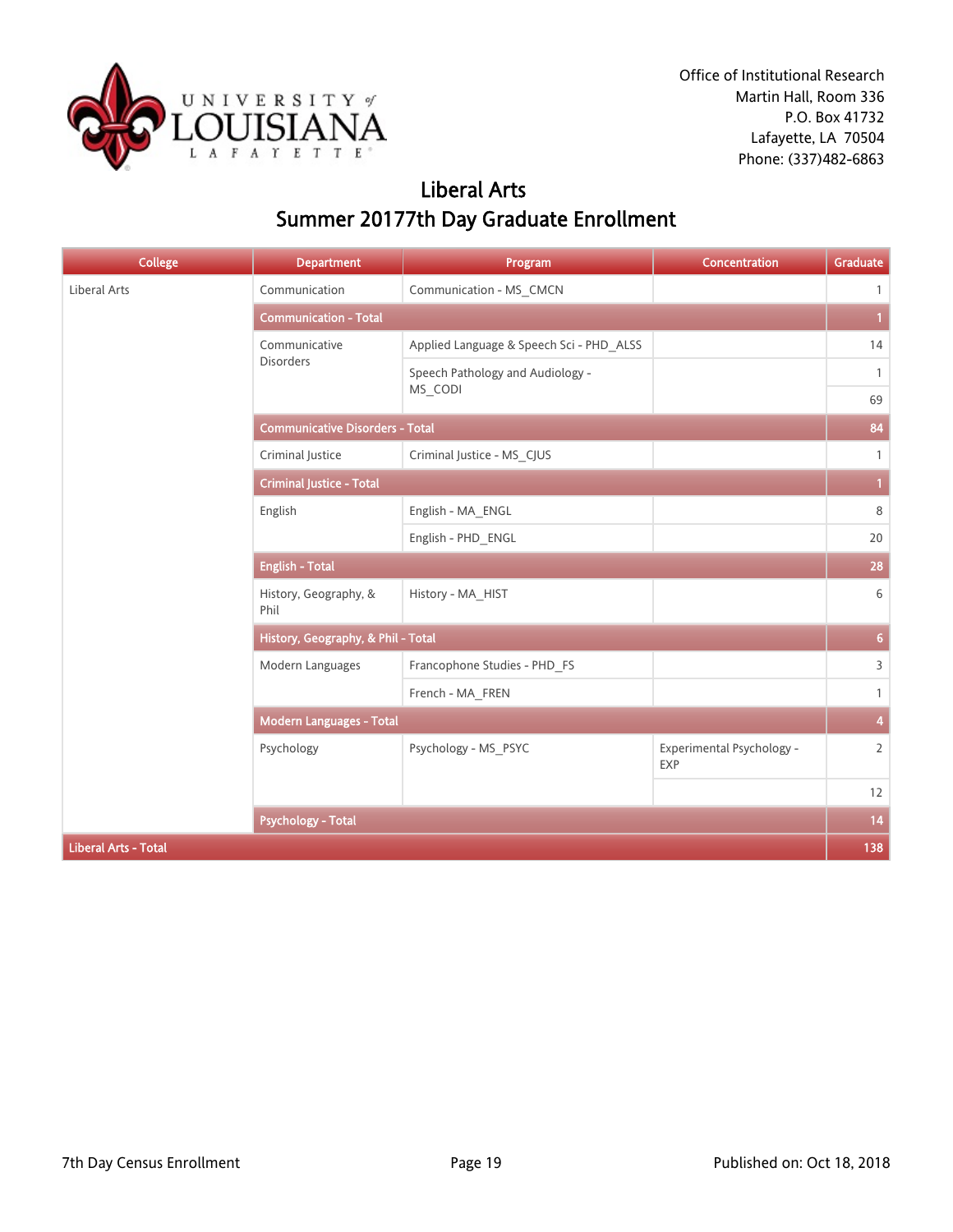

# Nursing & Allied Health Professions Summer 20177th Day Graduate Enrollment

| College                                     | <b>Department</b>                 | Program                           | Concentration               | Graduate        |
|---------------------------------------------|-----------------------------------|-----------------------------------|-----------------------------|-----------------|
| Nursing & Allied Health<br>Professions      | Nursing - Graduate                | Nursing - MSN NURS<br><b>FNP</b>  | Family Nurse Practitioner - | 19              |
|                                             |                                   |                                   | Nurse Educator - NEDU       | $\mathcal{L}$   |
|                                             |                                   | <b>Nursing - MSN NURS - Total</b> |                             | 21              |
|                                             |                                   | Nursing Practice - DNP NP         |                             | 11              |
|                                             | <b>Nursing - Graduate - Total</b> |                                   |                             | 32 <sub>2</sub> |
| Nursing & Allied Health Professions - Total |                                   |                                   |                             |                 |